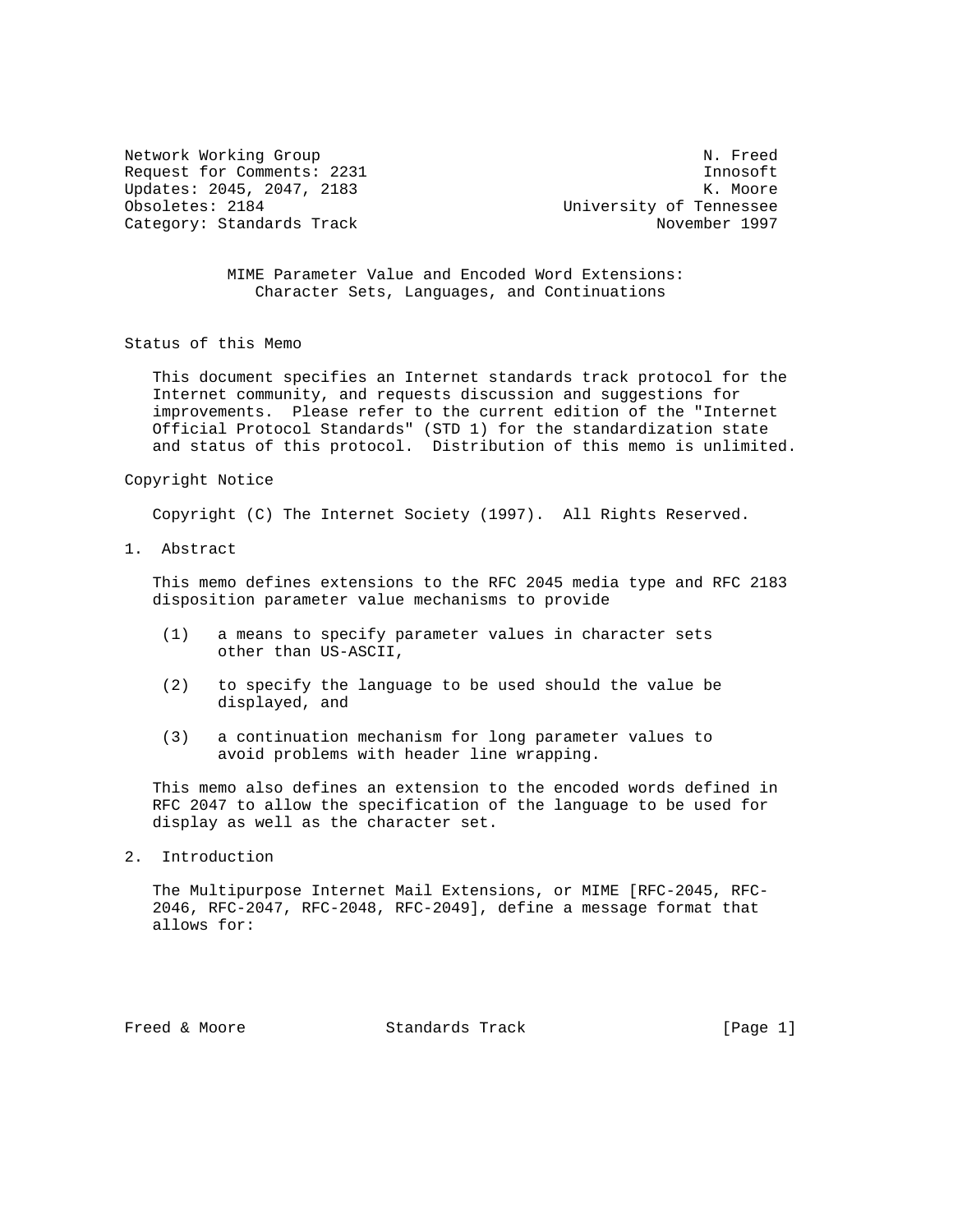- (1) textual message bodies in character sets other than US-ASCII,
- (2) non-textual message bodies,
- (3) multi-part message bodies, and
- (4) textual header information in character sets other than US-ASCII.

 MIME is now widely deployed and is used by a variety of Internet protocols, including, of course, Internet email. However, MIME's success has resulted in the need for additional mechanisms that were not provided in the original protocol specification.

 In particular, existing MIME mechanisms provide for named media type (content-type field) parameters as well as named disposition (content-disposition field). A MIME media type may specify any number of parameters associated with all of its subtypes, and any specific subtype may specify additional parameters for its own use. A MIME disposition value may specify any number of associated parameters, the most important of which is probably the attachment disposition's filename parameter.

 These parameter names and values end up appearing in the content-type and content-disposition header fields in Internet email. This inherently imposes three crucial limitations:

- (1) Lines in Internet email header fields are folded according to RFC 822 folding rules. This makes long parameter values problematic.
- (2) MIME headers, like the RFC 822 headers they often appear in, are limited to 7bit US-ASCII, and the encoded-word mechanisms of RFC 2047 are not available to parameter values. This makes it impossible to have parameter values in character sets other than US-ASCII without specifying some sort of private per-parameter encoding.
- (3) It has recently become clear that character set information is not sufficient to properly display some sorts of information -- language information is also needed [RFC-2130]. For example, support for handicapped users may require reading text string

Freed & Moore **Standards Track** [Page 2]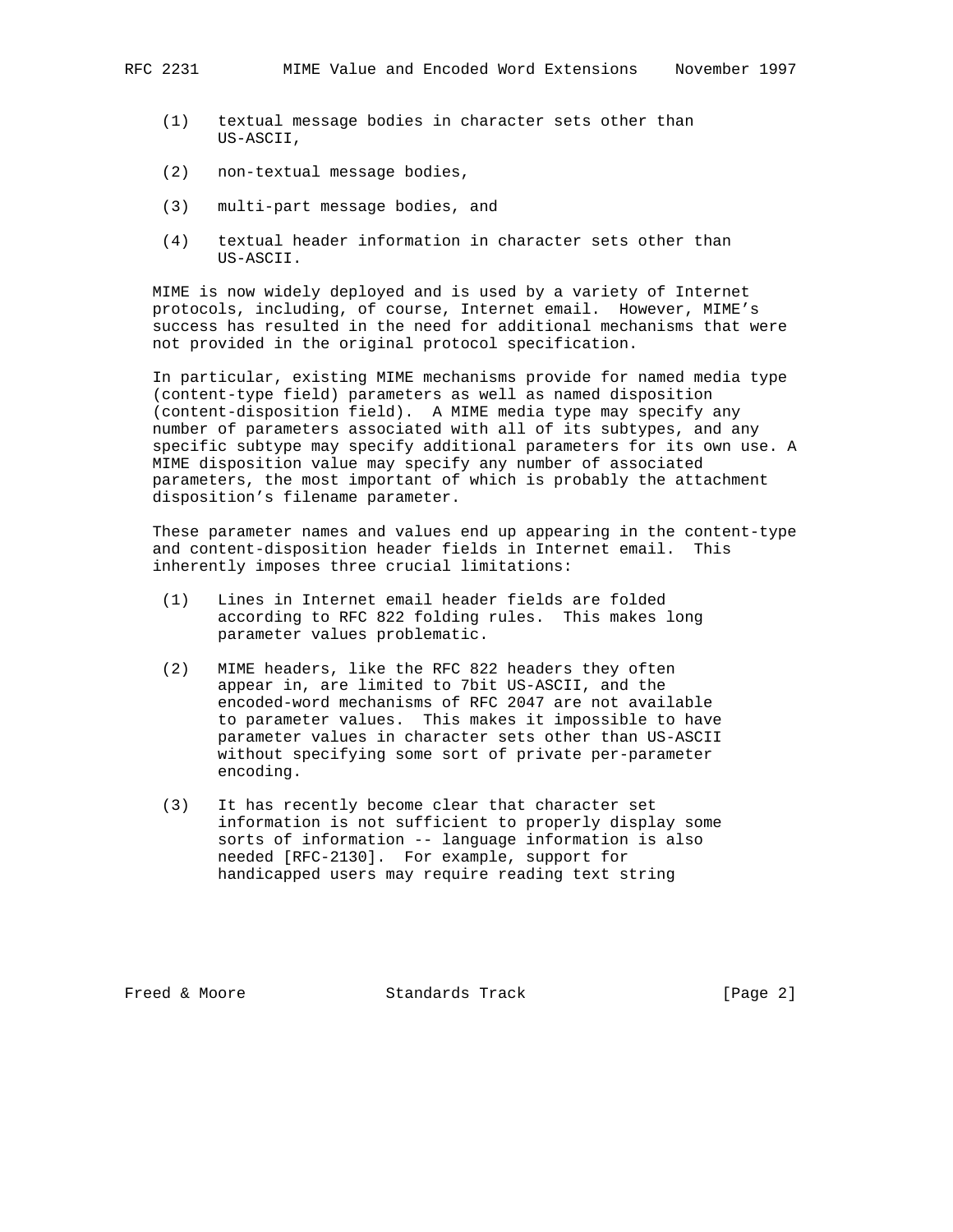aloud. The language the text is written in is needed for this to be done correctly. Some parameter values may need to be displayed, hence there is a need to allow for the inclusion of language information.

 The last problem on this list is also an issue for the encoded words defined by RFC 2047, as encoded words are intended primarily for display purposes.

 This document defines extensions that address all of these limitations. All of these extensions are implemented in a fashion that is completely compatible at a syntactic level with existing MIME implementations. In addition, the extensions are designed to have as little impact as possible on existing uses of MIME.

 IMPORTANT NOTE: These mechanisms end up being somewhat gibbous when they actually are used. As such, these mechanisms should not be used lightly; they should be reserved for situations where a real need for them exists.

## 2.1. Requirements notation

 This document occasionally uses terms that appear in capital letters. When the terms "MUST", "SHOULD", "MUST NOT", "SHOULD NOT", and "MAY" appear capitalized, they are being used to indicate particular requirements of this specification. A discussion of the meanings of these terms appears in [RFC- 2119].

3. Parameter Value Continuations

 Long MIME media type or disposition parameter values do not interact well with header line wrapping conventions. In particular, proper header line wrapping depends on there being places where linear whitespace (LWSP) is allowed, which may or may not be present in a parameter value, and even if present may not be recognizable as such since specific knowledge of parameter value syntax may not be available to the agent doing the line wrapping. The result is that long parameter values may end up getting truncated or otherwise damaged by incorrect line wrapping implementations.

 A mechanism is therefore needed to break up parameter values into smaller units that are amenable to line wrapping. Any such mechanism MUST be compatible with existing MIME processors. This means that

 (1) the mechanism MUST NOT change the syntax of MIME media type and disposition lines, and

Freed & Moore Standards Track [Page 3]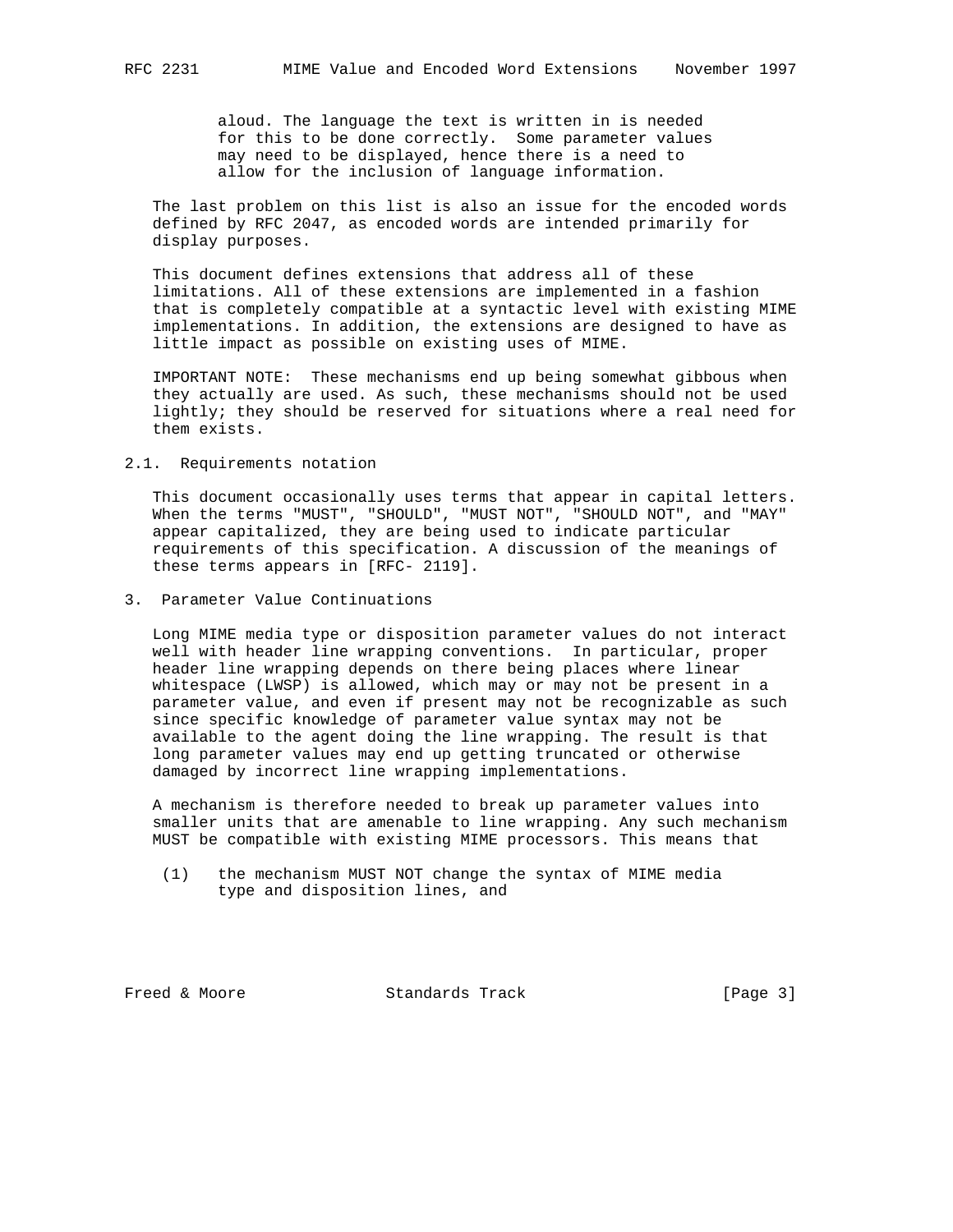(2) the mechanism MUST NOT depend on parameter ordering since MIME states that parameters are not order sensitive. Note that while MIME does prohibit modification of MIME headers during transport, it is still possible that parameters will be reordered when user agent level processing is done.

 The obvious solution, then, is to use multiple parameters to contain a single parameter value and to use some kind of distinguished name to indicate when this is being done. And this obvious solution is exactly what is specified here: The asterisk character ("\*") followed by a decimal count is employed to indicate that multiple parameters are being used to encapsulate a single parameter value. The count starts at 0 and increments by 1 for each subsequent section of the parameter value. Decimal values are used and neither leading zeroes nor gaps in the sequence are allowed.

 The original parameter value is recovered by concatenating the various sections of the parameter, in order. For example, the content-type field

 Content-Type: message/external-body; access-type=URL;  $URL*0="ftp://";$ URL\*1="cs.utk.edu/pub/moore/bulk-mailer/bulk-mailer.tar"

is semantically identical to

 Content-Type: message/external-body; access-type=URL; URL="ftp://cs.utk.edu/pub/moore/bulk-mailer/bulk-mailer.tar"

 Note that quotes around parameter values are part of the value syntax; they are NOT part of the value itself. Furthermore, it is explicitly permitted to have a mixture of quoted and unquoted continuation fields.

4. Parameter Value Character Set and Language Information

 Some parameter values may need to be qualified with character set or language information. It is clear that a distinguished parameter name is needed to identify when this information is present along with a specific syntax for the information in the value itself. In addition, a lightweight encoding mechanism is needed to accommodate 8 bit information in parameter values.

Freed & Moore **Standards Track** [Page 4]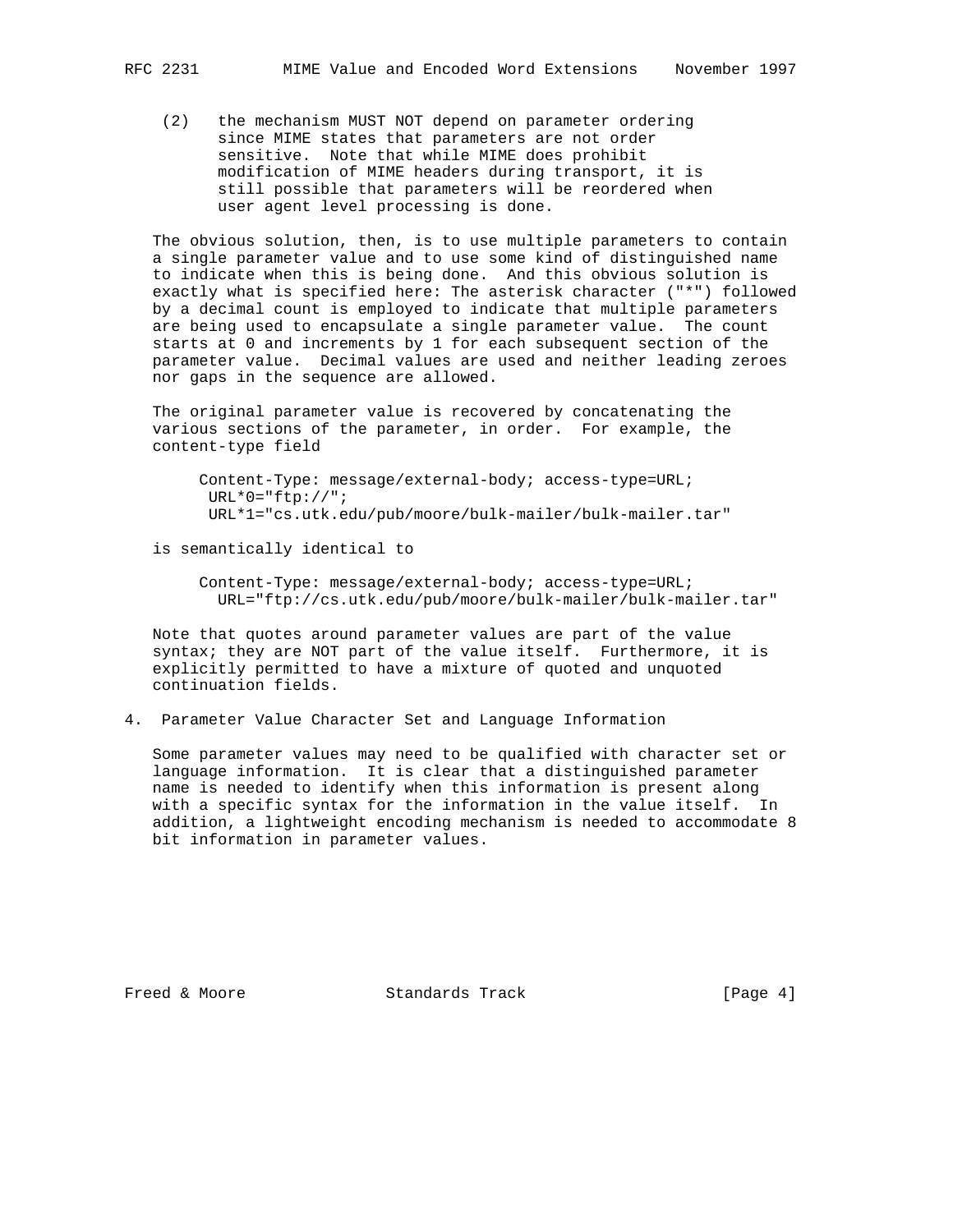Asterisks ("\*") are reused to provide the indicator that language and character set information is present and encoding is being used. A single quote ("'") is used to delimit the character set and language information at the beginning of the parameter value. Percent signs ("%") are used as the encoding flag, which agrees with RFC 2047.

 Specifically, an asterisk at the end of a parameter name acts as an indicator that character set and language information may appear at the beginning of the parameter value. A single quote is used to separate the character set, language, and actual value information in the parameter value string, and an percent sign is used to flag octets encoded in hexadecimal. For example:

 Content-Type: application/x-stuff; title\*=us-ascii'en-us'This%20is%20%2A%2A%2Afun%2A%2A%2A

 Note that it is perfectly permissible to leave either the character set or language field blank. Note also that the single quote delimiters MUST be present even when one of the field values is omitted. This is done when either character set, language, or both are not relevant to the parameter value at hand. This MUST NOT be done in order to indicate a default character set or language - parameter field definitions MUST NOT assign a default character set or language.

4.1. Combining Character Set, Language, and Parameter Continuations

 Character set and language information may be combined with the parameter continuation mechanism. For example:

 Content-Type: application/x-stuff title\*0\*=us-ascii'en'This%20is%20even%20more%20 title\*1\*=%2A%2A%2Afun%2A%2A%2A%20 title\*2="isn't it!"

Note that:

- (1) Language and character set information only appear at the beginning of a given parameter value.
- (2) Continuations do not provide a facility for using more than one character set or language in the same parameter value.
- (3) A value presented using multiple continuations may contain a mixture of encoded and unencoded segments.

Freed & Moore Standards Track [Page 5]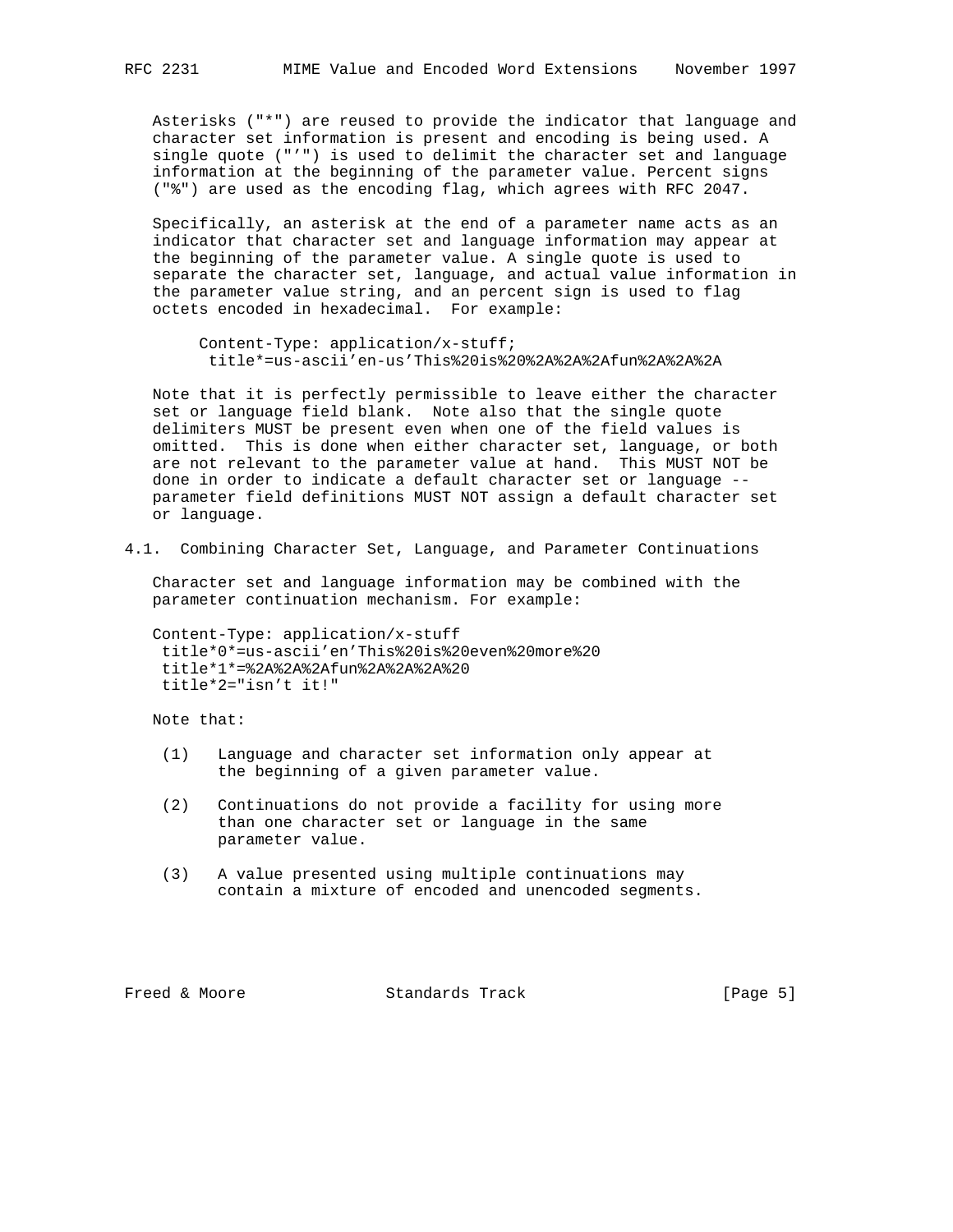- (4) The first segment of a continuation MUST be encoded if language and character set information are given.
- (5) If the first segment of a continued parameter value is encoded the language and character set field delimiters MUST be present even when the fields are left blank.
- 5. Language specification in Encoded Words

 RFC 2047 provides support for non-US-ASCII character sets in RFC 822 message header comments, phrases, and any unstructured text field. This is done by defining an encoded word construct which can appear in any of these places. Given that these are fields intended for display, it is sometimes necessary to associate language information with encoded words as well as just the character set. This specification extends the definition of an encoded word to allow the inclusion of such information. This is simply done by suffixing the character set specification with an asterisk followed by the language tag. For example:

From: =?US-ASCII\*EN?Q?Keith\_Moore?= <moore@cs.utk.edu>

6. IMAP4 Handling of Parameter Values

 IMAP4 [RFC-2060] servers SHOULD decode parameter value continuations when generating the BODY and BODYSTRUCTURE fetch attributes.

7. Modifications to MIME ABNF

The ABNF for MIME parameter values given in RFC 2045 is:

parameter := attribute "=" value

 attribute := token ; Matching of attributes ; is ALWAYS case-insensitive.

This specification changes this ABNF to:

parameter := regular-parameter / extended-parameter

regular-parameter := regular-parameter-name "=" value

regular-parameter-name := attribute [section]

attribute := 1\*attribute-char

Freed & Moore **Standards Track** [Page 6]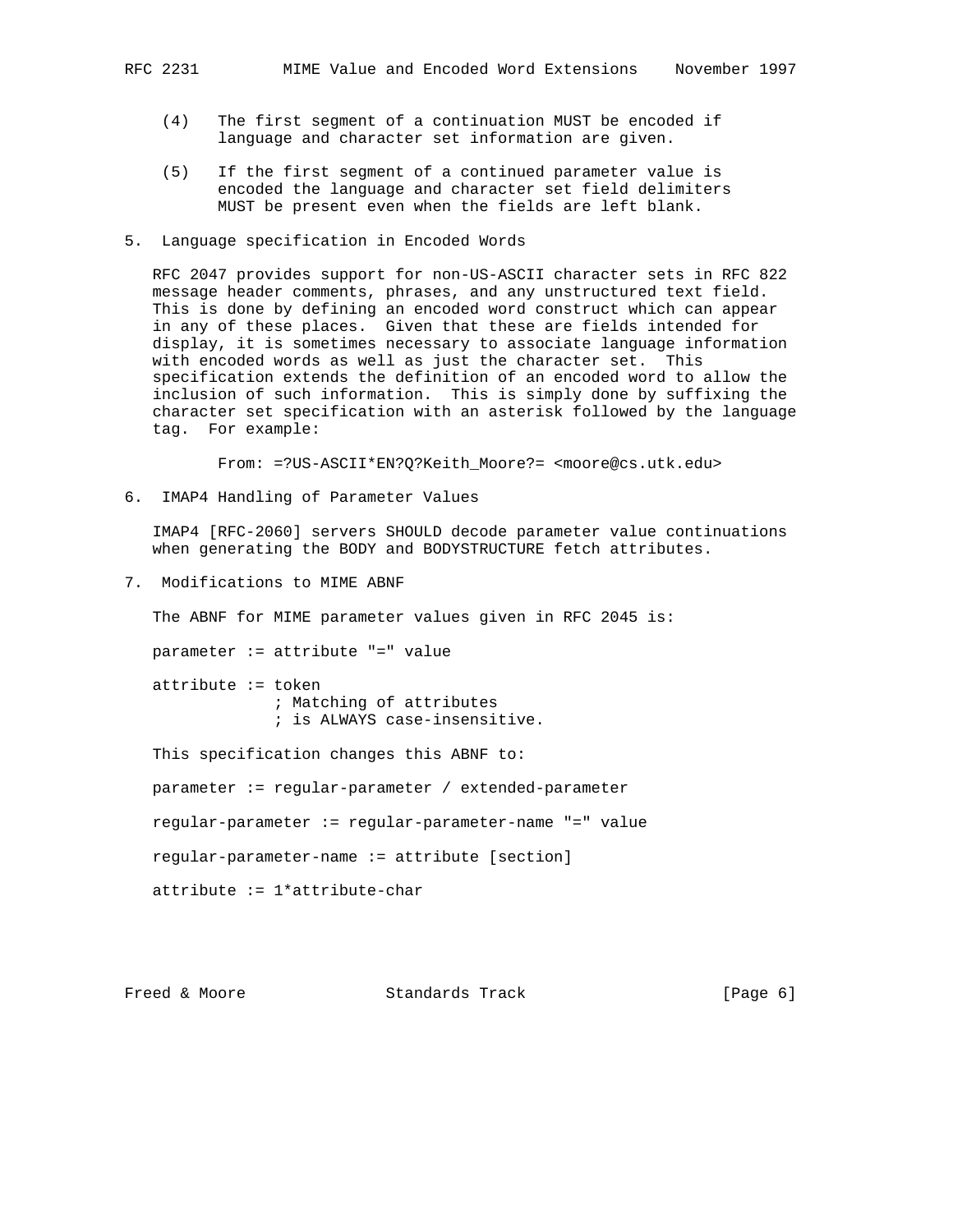```
 attribute-char := <any (US-ASCII) CHAR except SPACE, CTLs,
                     "*", "'", "%", or tspecials>
   section := initial-section / other-sections
    initial-section := "*0"
   other-sections := "*" ("1" / "2" / "3" / "4" / "5" /
                           "6" / "7" / "8" / "9") *DIGIT)
   extended-parameter := (extended-initial-name "="
                           extended-value) /
                          (extended-other-names "="
                           extended-other-values)
    extended-initial-name := attribute [initial-section] "*"
   extended-other-names := attribute other-sections "*"
   extended-initial-value := [charset] "'" [language] "'"
                              extended-other-values
   extended-other-values := *(ext-octet / attribute-char)
    ext-octet := "%" 2(DIGIT / "A" / "B" / "C" / "D" / "E" / "F")
   charset := <registered character set name>
    language := <registered language tag [RFC-1766]>
   The ABNF given in RFC 2047 for encoded-words is:
   encoded-word := "=?" charset "?" encoding "?" encoded-text "?="
   This specification changes this ABNF to:
   encoded-word := "=?" charset ["*" language] "?" encoded-text "?="
8. Character sets which allow specification of language
```
 In the future it is likely that some character sets will provide facilities for inline language labeling. Such facilities are inherently more flexible than those defined here as they allow for language switching in the middle of a string.

Freed & Moore **Standards Track** [Page 7]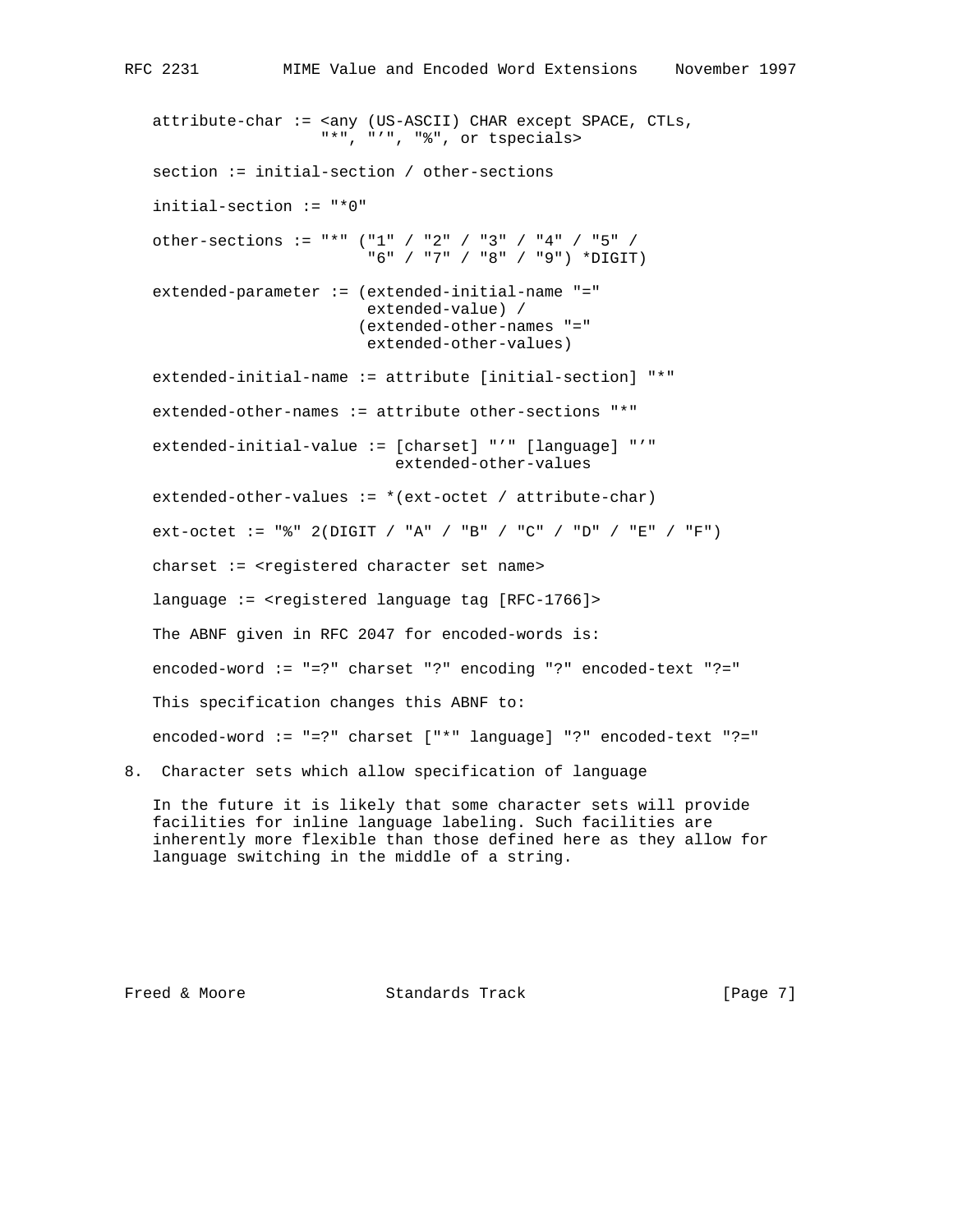If and when such facilities are developed they SHOULD be used in preference to the language labeling facilities specified here. Note that all the mechanisms defined here allow for the omission of language labels so as to be able to accommodate this possible future usage.

## 9. Security Considerations

 This RFC does not discuss security issues and is not believed to raise any security issues not already endemic in electronic mail and present in fully conforming implementations of MIME.

- 10. References
	- [RFC-822]

 Crocker, D., "Standard for the Format of ARPA Internet Text Messages", STD 11, RFC 822 August 1982.

[RFC-1766]

 Alvestrand, H., "Tags for the Identification of Languages", RFC 1766, March 1995.

[RFC-2045]

 Freed, N., and N. Borenstein, "Multipurpose Internet Mail Extensions (MIME) Part One: Format of Internet Message Bodies", RFC 2045, December 1996.

[RFC-2046]

 Freed, N. and N. Borenstein, "Multipurpose Internet Mail Extensions (MIME) Part Two: Media Types", RFC 2046, December 1996.

[RFC-2047]

 Moore, K., "Multipurpose Internet Mail Extensions (MIME) Part Three: Representation of Non-ASCII Text in Internet Message Headers", RFC 2047, December 1996.

[RFC-2048]

 Freed, N., Klensin, J. and J. Postel, "Multipurpose Internet Mail Extensions (MIME) Part Four: MIME Registration Procedures", RFC 2048, December 1996.

[RFC-2049]

 Freed, N. and N. Borenstein, "Multipurpose Internet Mail Extensions (MIME) Part Five: Conformance Criteria and Examples", RFC 2049, December 1996.

Freed & Moore **Standards Track** [Page 8]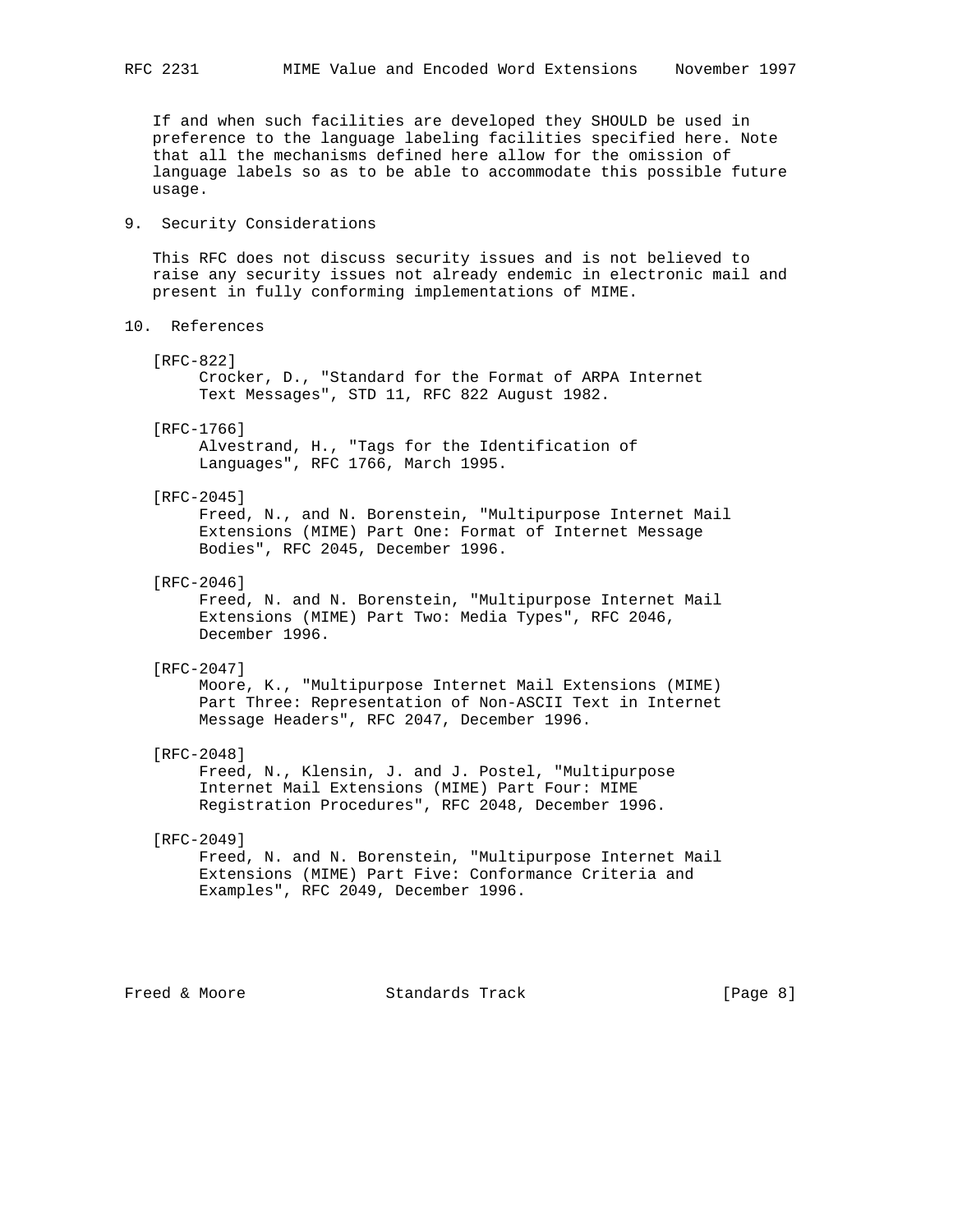[RFC-2060] Crispin, M., "Internet Message Access Protocol - Version 4rev1", RFC 2060, December 1996. [RFC-2119] Bradner, S., "Key words for use in RFCs to Indicate Requirement Levels", RFC 2119, March 1997. [RFC-2130] Weider, C., Preston, C., Simonsen, K., Alvestrand, H., Atkinson, R., Crispin, M., and P. Svanberg, "Report from the IAB Character Set Workshop", RFC 2130, April 1997. [RFC-2183] Troost, R., Dorner, S. and K. Moore, "Communicating Presentation Information in Internet Messages: The Content-Disposition Header", RFC 2183, August 1997. 11. Authors' Addresses Ned Freed Innosoft International, Inc. 1050 Lakes Drive West Covina, CA 91790 USA Phone: +1 626 919 3600 Fax: +1 626 919 3614 EMail: ned.freed@innosoft.com Keith Moore Computer Science Dept. University of Tennessee 107 Ayres Hall Knoxville, TN 37996-1301

EMail: moore@cs.utk.edu

USA

Freed & Moore **Standards Track** [Page 9]